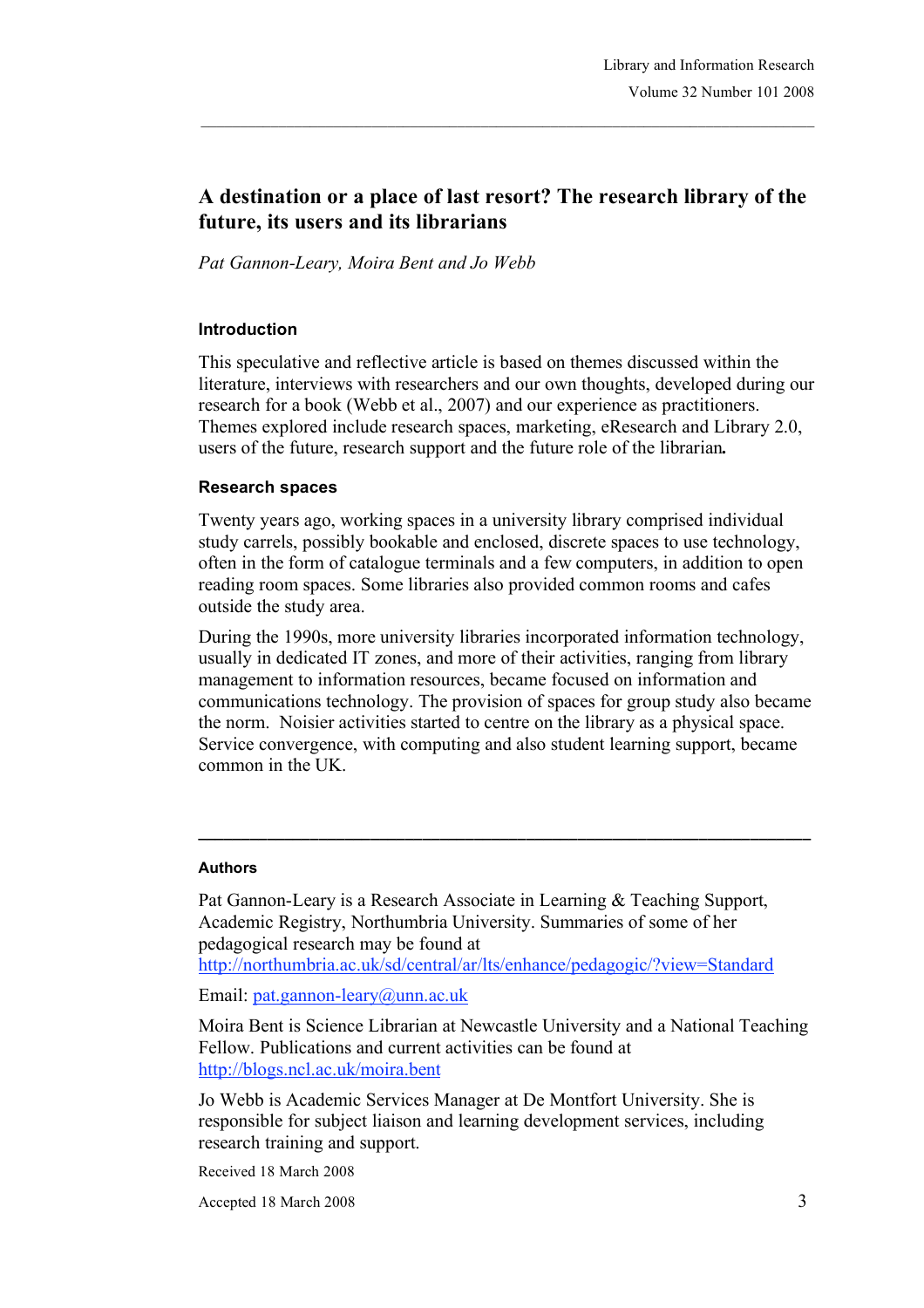In the first decade of the current century, there has been a fresh focus on learning spaces to accommodate blended learning and working patterns. The first wave of these developments has centred on creating effective environments for mainly undergraduate students, but it is clear that accommodation for researchers must also evolve.

#### **Space and the researcher**

Interviews conducted by the authors found that some researchers said that the virtual presence of the library rendered its physical presence less important.

*The physical environment matters less in the 21st century*. (USA, Information Literacy Librarian and researcher)

*Physical entity less important but existence of the holder of resources very important…* (UK, Environmental Scientist)

*Accessing resources is very important; the physical library less so*. (UK, Senior Lecturer in Clinical Education)

However, a surprisingly large number of researchers interviewed commented on how thrilling they found the atmosphere of a big research library and how they valued the scholarly nature of the setting.

*Environment is very conducive to work* (Turkey, TESOL lecturer)

*I like browsing, peace and tranquillity – not to feel pressurised – the atmosphere, escapism, away from the phone, no one can get you... I love the atmosphere of a library … (*UK, Professor in Industrial Statistics)

*I love all the books, the feeling of the world at your fingertips, the quiet and space for study and contemplation*... (USA, Assistant Professor, recent PhD)

*When I worked in my first research post I had to spend time getting familiar with the area – I spent full days sometimes working in the library and I thought it was wonderful to have the space to do that*. (UK, Director of Centre of Excellence, Educational Developer)

*I worked to all hours in my carrel in the library on my thesis. I was so immersed, the library felt like a blessed place.* (USA, Assistant Professor, recent PhD)

Certainly the LibQUAL $<sup>TM</sup>$  survey instrument which assesses quality along four</sup> dimensions includes one dimension about how the users feel about the library as a place (Heath et al 2003, Pomerantz and Marchionini, 2007) This recognition of the importance of place taps into users' feelings about the library as a space facilitating quiet study; for solitude; for reflection; for creativity; and for contemplation.

The Research Information Network (2006) study devotes a chapter to 'A Sense of Place' and stresses the need for librarians to give careful consideration to the configuration of their space and services for researchers, for example in the provision of facilities for quiet individual study.

The information commons developments of integrated learning, study and ICT support spaces have been immensely successful. Libraries now need to turn (or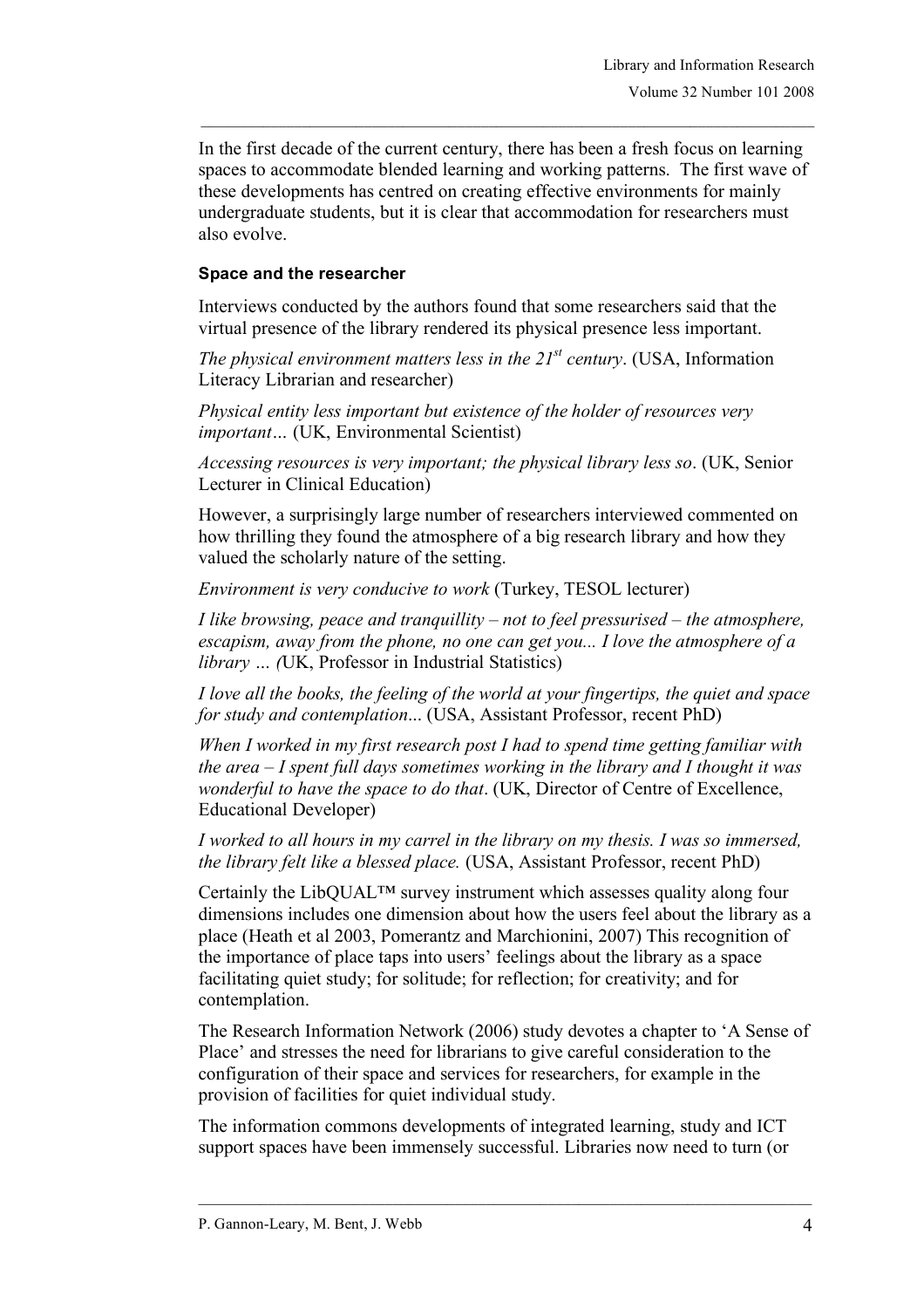possibly return) to creating spaces for researchers. It is less necessary for many researchers to spend the hours in libraries that they once did – digital delivery of material, combined with the provision of well-equipped spaces for research students has changed this. But although many researchers visit the library less often, it does not mean that those visits are less important, especially to researchers in the social sciences and humanities who still depend on access to monographs and printed collections. Any time spent in the Humanities reading rooms of the British Library will attest to the continuing need for library space! Table 1 suggests some space planning ideas.

| Researchers<br>and their library<br>use | Survey your research community to find out the level and<br>nature of use your researchers make of your own and other<br>libraries.                                                                                                                                                                                                                                |
|-----------------------------------------|--------------------------------------------------------------------------------------------------------------------------------------------------------------------------------------------------------------------------------------------------------------------------------------------------------------------------------------------------------------------|
|                                         | Triangulate your findings from your discussions with these<br>groups with references to the literature and visits to other<br>institutions.                                                                                                                                                                                                                        |
| Silent study<br>spaces                  | Try to find ways of designing comfortable, silent working<br>spaces which have IT access.                                                                                                                                                                                                                                                                          |
| Good levels of<br>access to ICT         | Ensure that there is enough space to work with books and<br>computers, a good power supply, high quality lighting<br>(possibly even task lighting – very popular in libraries that<br>have it) and wireless access.                                                                                                                                                |
| Research<br>information<br>commons      | Is there any scope to provide researchers with spaces for<br>meetings, good levels of access to a mixture of technology<br>for presentations, information creation and publishing, a<br>mixture of study environments, including soft seating and<br>food-tolerant zones, as well as individual, reservable<br>formal study and working spaces, with some storage? |
| Collections                             | Are there any materials which might be located in a<br>specific researchers' space, e.g. research methods texts,<br>academic staff development materials and some reference<br>works?                                                                                                                                                                              |
| Services                                | Can services such as inter-library loans and liaison staff be<br>physically located in or near a researcher's space? This<br>model can be seen in several Australian libraries                                                                                                                                                                                     |
|                                         |                                                                                                                                                                                                                                                                                                                                                                    |

## Table 1: Space planning ideas

Are we returning to a model of separate undergraduate and research libraries, seen in the UK in the 1960s, albeit with radically transformed notions of what the 'library' comprises? Whether you choose to do this of course depends on the resources and opportunities that you have available as well as on whether you think this is the right approach to follow.

# **Marketing**

One of the fundamental principles of marketing concerns understanding and meeting the needs, wants and expectations of different user groups. The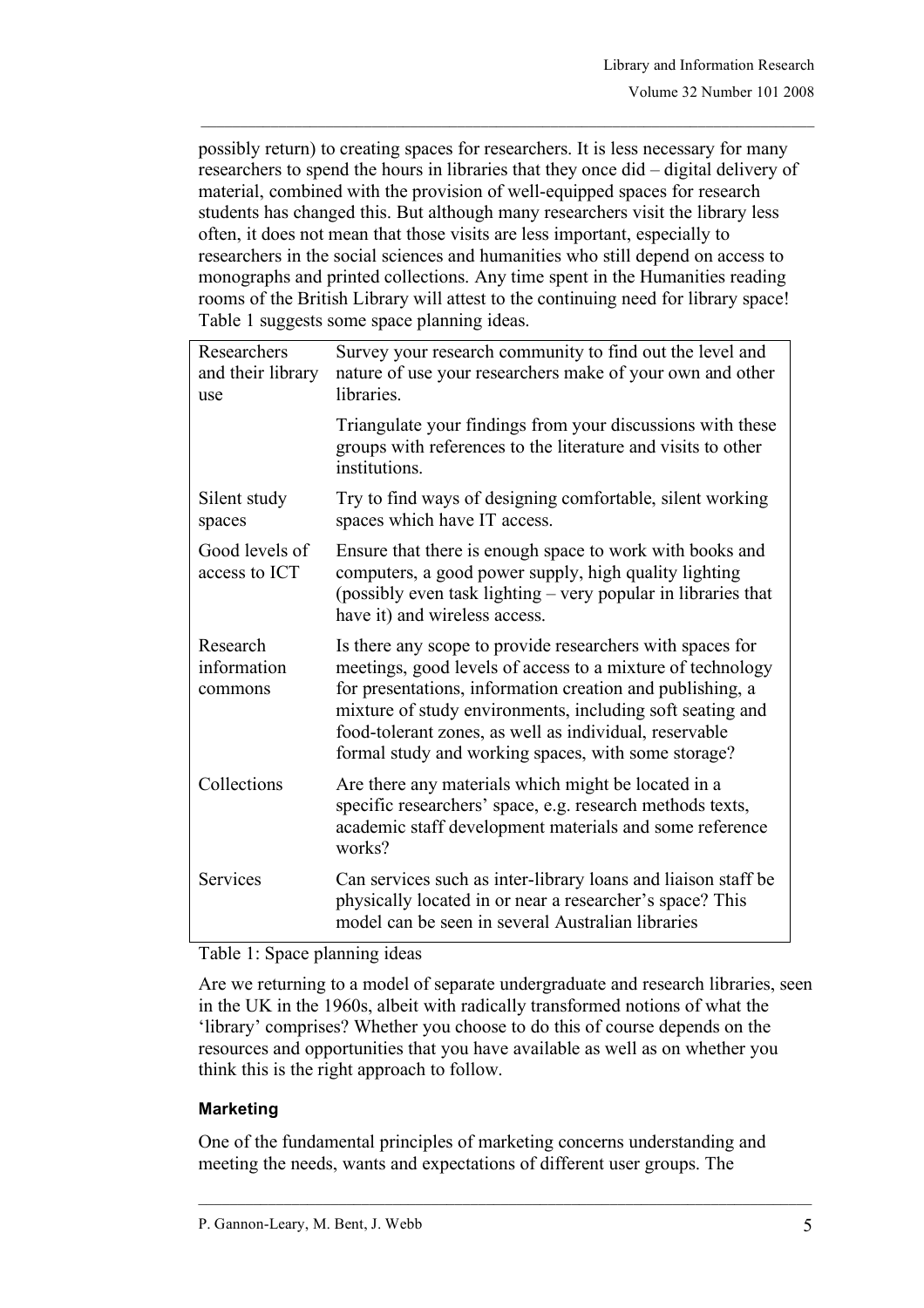utilitarianism that governs many of our judgements – i.e. that researchers are a minority group in terms of physical use of space – is not so easy to justify when research excellence is a key competitive advantage for institutions.

Marketing does not mean merely promoting services, but a more fundamental way of aligning your organisation to the needs of its clients and stakeholders, offering the right range of services and resources in the most appropriate way. If you are working in a research library you will share responsibility for large and prestigious collections which will inevitably attract researchers. Do not forget that many libraries have resources which should be marketed to potential users. We must find ways of unlocking these hidden treasures.

Librarians should no longer take pride in the expense of storing unused and possibly even uncatalogued archives 'just in case' some lucky researcher stumbles across them. We have a professional responsibility and ethical duty to maximize access to our resources. Even more fundamentally, libraries have to be very clear about the services and resources they can provide for researchers and then market them proactively and professionally. Instead of expecting researchers to come to us, we have to be perceived as an integral part of the research community. In universities which do not have a long tradition of research, there may also be less expectation amongst researchers of the range of resources and services they can rightfully demand from their library.

Comments made by researchers in our survey emphasise how much researchers still value the research library atmosphere, a sanctuary from the telephone and office-sharing colleagues where one may browse and discover materials by serendipity. The 'wow' factor of a large research library as an 'icon', something to be proud of, and an institutional asset needs to be capitalised upon in any marketing strategy.

Promotion of resources and collections also means that research activity can be based on existing collection strengths and research proposals can be underpinned by good quality, realistic information about resources available. Table 2 includes a selection of marketing ideas drawn from existing library research support services around the world.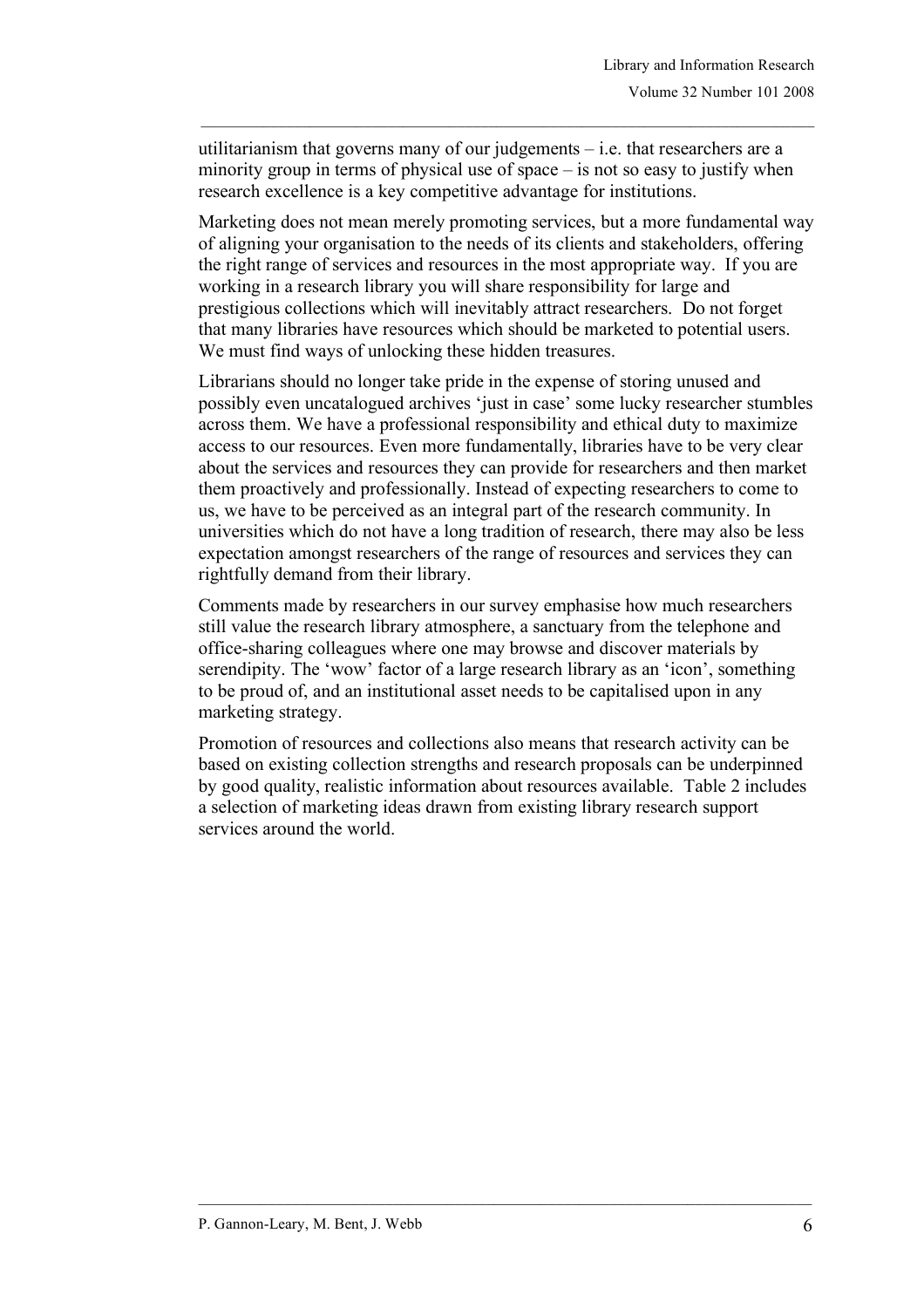| Research portals                   | Dedicated web pages, possibly collaborative wikis for<br>research which draw together all the services and resources<br>provided                                                                                                    |
|------------------------------------|-------------------------------------------------------------------------------------------------------------------------------------------------------------------------------------------------------------------------------------|
|                                    | Must be up-to-date and responsive to changing<br>needs/interests                                                                                                                                                                    |
| Publications                       | Handbook or virtual equivalent for research staff<br>summarising all services and resources and package them<br>appropriately – possibly including a film                                                                           |
| Communication                      | Newsletter for researchers or inclusion in discipline.<br>specific research newsletters                                                                                                                                             |
|                                    | Ensure this is purposive not only promoting new resources,<br>but also providing information and advice on using other<br>libraries, Internet searching tips etc.                                                                   |
| <b>Blogs</b>                       | A blog for researchers providing updates on topics of<br>interest, forthcoming conferences etc.                                                                                                                                     |
|                                    | Needs to be interesting, topical and allow others to<br>contribute/comment                                                                                                                                                          |
| Regular targeted<br>emails         | Designated staff may want to target emails to remind<br>researchers of their readiness and ability to provide<br>specialist support and advice                                                                                      |
| Publicity                          | Leaflets and posters featuring, e.g., images from<br>manuscripts, special collections, attractive physical spaces<br>within library buildings                                                                                       |
|                                    | Use them in strategic places within the library, but also<br>make them available $-$ free or for sale $-$ to others                                                                                                                 |
| E-learning and                     | Digital media presentations e.g. a library video/DVD                                                                                                                                                                                |
| multimedia                         | Filmed introduction available through researchers portal                                                                                                                                                                            |
|                                    | Short podcasts on topics of interests, e.g. guides, excerpts<br>from talks                                                                                                                                                          |
| Events                             | Host book launches, invite speakers and hold seminars                                                                                                                                                                               |
| Involving<br>researchers           | Work collaboratively with active researchers to develop<br>library initiatives around current or high profile research<br>activities (for example, book displays, library posters which<br>contain images from research activities) |
| Badge library<br>resources clearly | Ensure that all electronic information sources which are<br>paid for by the library are clearly badged with the library<br>name, so that researchers are aware that they are not using a<br>freely available source                 |

Table 2: Marketing ideas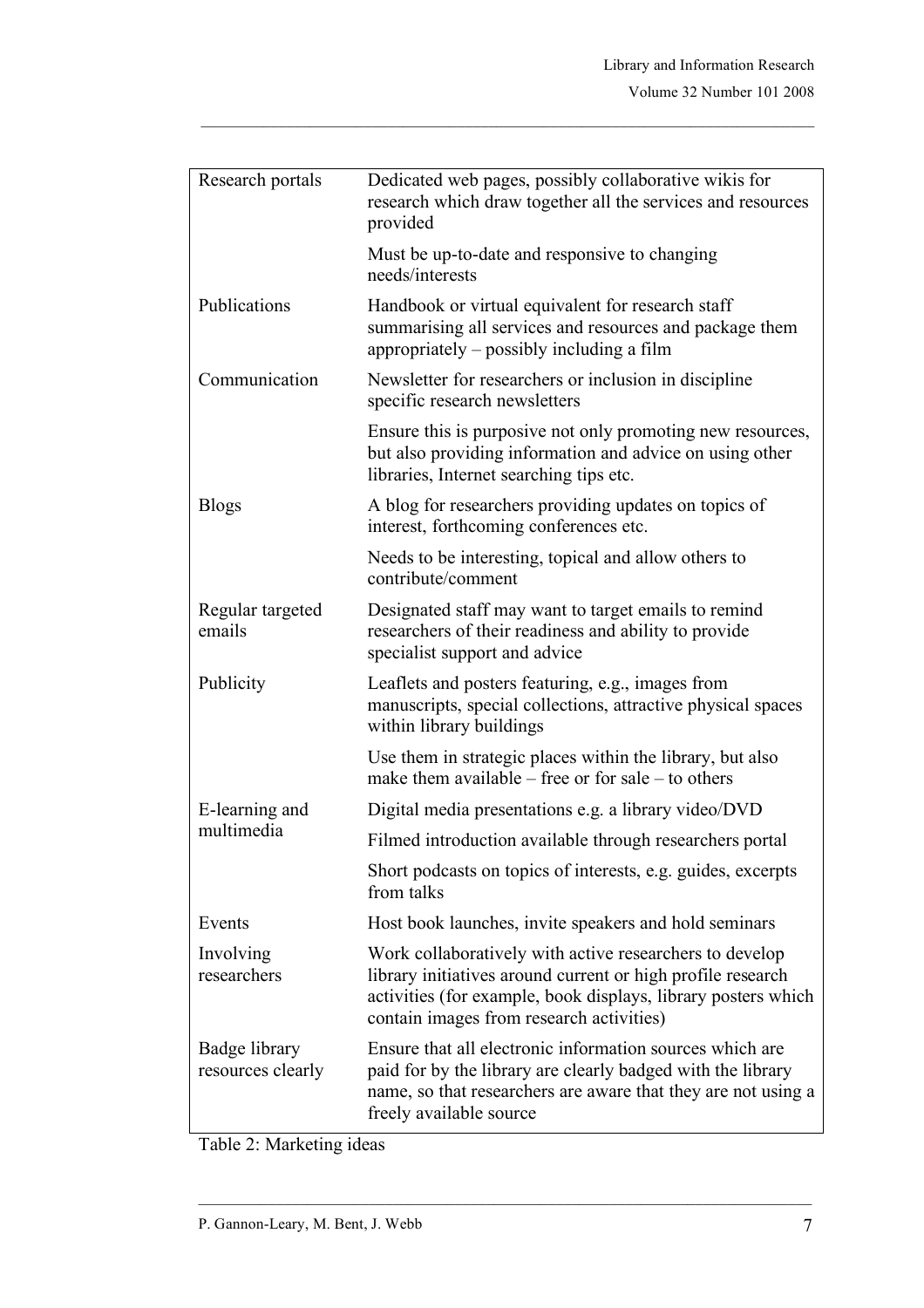## **eResearch and Library 2.0**

From the marketing suggestions outlined in Table 2, it becomes apparent that many libraries are harnessing the power of Web 2.0 technologies to promote their services. What do these concepts of Web 2.0 and Library 2.0 mean for library services to research?

The phrase Web 2.0, first used by Dale Dougherty of O'Reilly in 2004, refers to innovative web applications and services, including the rise of social networking tools such as weblogs, wikis and instant messaging. Enthusiasts recognize that data is as valuable as functionality and look for ways to exploit their unique data and share it with others. Web 2.0 has much to offer researchers both in practice and in its underpinning principles of collaboration and co-operation.

Library  $2.0 =$  Web  $2.0 +$ Library. The concept of Library 2.0 is about user-centric developments in library services, harnessing the power of social networking tools to make real differences to the ways in which users interact with their library. Current examples include the University of Huddersfield, where the library catalogue is being developed to include borrowing suggestions and serendipity, the use of wikis including Ohio University's Biz Wiki<sup>1</sup> and Bath University's innovative wiki which allows international students to suggest and comment on books from their home country. Table 2 above suggested some marketing techniques incorporating ICTs and many libraries are developing RSS feeds and SMS messaging as ways of connecting with users. With so many complex and different technologies, what scope is there for a Research Library 2.0, developing applications which are particularly relevant to the research community?

Operationally the challenge is to establish seamless access to quite different technologies and to integrate the paid-for and free scholarly information resources with other material and services. It can be difficult to establish a median point between focusing on managing the complex array of information resources you already have and developing novel, interesting and innovative services. Yet, we must always remember that libraries often make themselves difficult to use because of the arcane rules and procedures which we establish. Should it really be necessary to teach users how to use the library catalogue effectively? Social technologies offer user-centred forms of information management which could complement our own more rational and scientific forms of knowledge organization.

The Research Information Network (2006) study found that many information sources of potential use to researchers were under-used and that researchers' awareness of new developments in scholarly communication, such as open access, is low. There is a risk that resources not immediately available will be overlooked and unread. Certainly, the interviews which the authors conducted with researchers indicated this, as one interviewee commented that:

*'E' has changed the way we do research* (UK, Professor in Industrial Statistics)

Two issues in particular emanated from the interviews. Firstly, the concern –

l

<sup>&</sup>lt;sup>1</sup> http://www.library.ohiou.edu/subjects/bizwiki/index.php/Main\_Page

P. Gannon-Leary, M. Bent, J. Webb 8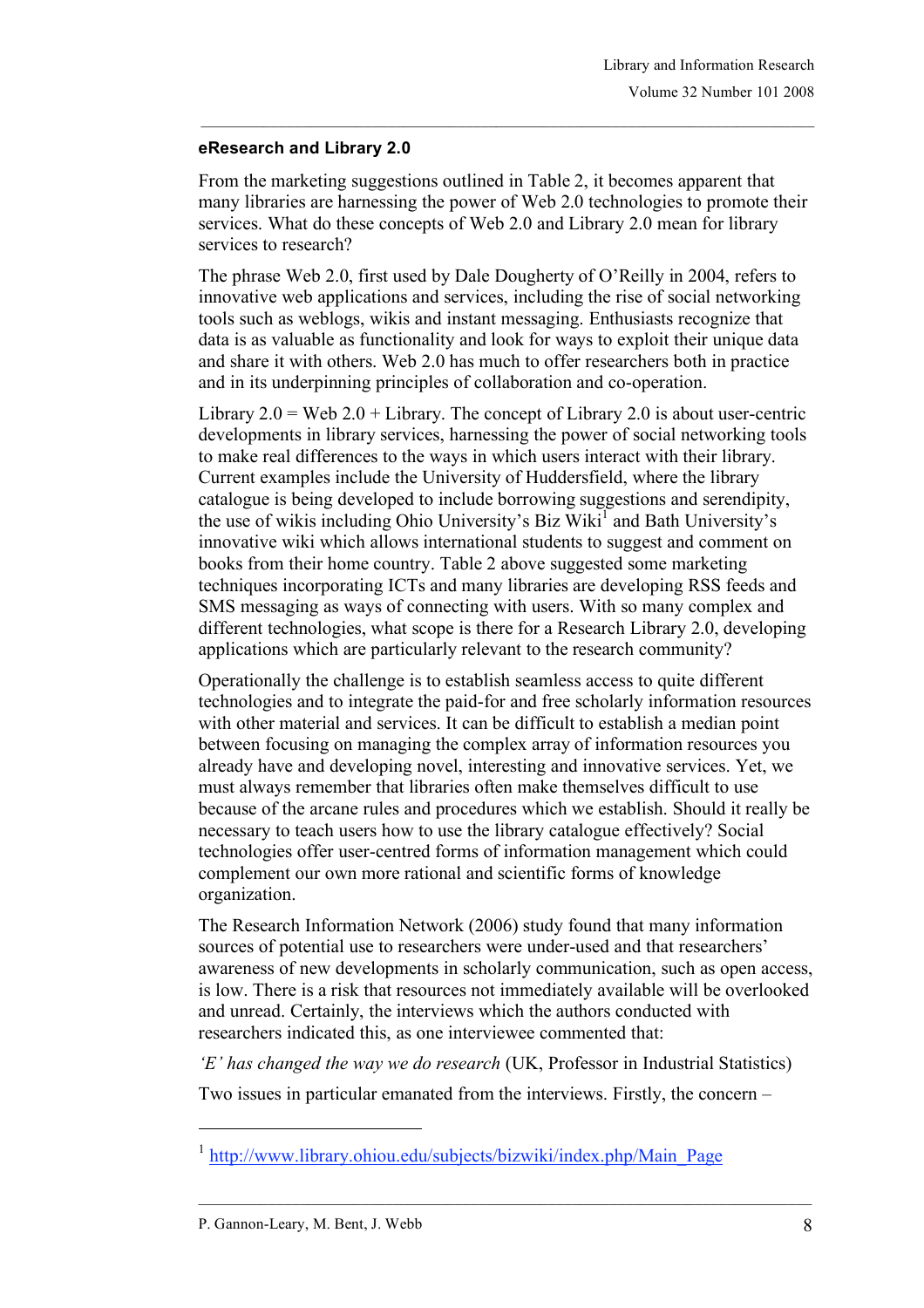also expressed by the RIN study – that research may on occasion be limited to what is 'easy', e.g. making do with the abstract when the full text article is unavailable:

*When I'm writing papers I focus more attention on the abstract – often that is as far as most people (including me) get with e journals!* (UK, Environmental Scientist)

*While searching, I'm mostly looking at the articles that I do have access to, and quite often not even bothering to read the abstracts of the ones that I haven't got access to, since it would take me a couple of days to receive that information anyway. If there's nothing useful in the accessible ones, I'll turn to the rest. Sad but true…* (Sweden, PhD Chemistry Student)

Secondly, researchers were experiencing information overload:

*I simply read more less-relevant material …. Costs and reliance on the internet have diminished the variety of materials available.* (Turkey, TESOL lecturer)

*Information overload, so much being published, you need to siphon off the good from the bad. Now you have to be much much more choosy – that is the biggest challenge facing us all*. (UK, Professor in Industrial Statistics)

One key driver for library services identified by the Research Information Network (2006) study is direct delivery of more digital content to the researcher's desktop. This delivery needs to be coupled with more intelligent information retrieval such as that offered by semantic applications which eliminate the uncertainty of searching in the social sciences where the same concepts can be expressed in many different ways. One of our interviewees expressed the need for this:

*I hate the way the interfaces are designed and the structures are constructed, which suit the librarians' mental models of running a library, but do not support browsing search strategies and the users' mental models. The user is forced to adapt and learn by heart, the logic which is meant as a tool for storing things – in order to retransform it into a logic which is usable for finding things.* (Denmark, Assistant professor, Pedagogy and ICTs)

Data mining would enable the extraction of meaningful patterns from data. Visualization software would facilitate analysis of patterns of authorship, coauthorship and citation, enabling the easy tracing of the impacts of theories, ideas and individual authors. Full-text searching provides the potential to extract key sections not just from journal articles but from monographs whose contents would have otherwise been overlooked. We will have opportunities to build truly usercentred library and information services.

## **Users of the future**

If our library and information services are going to be user-centred, we need to consider exactly who our users of the future are. Many new researchers will come from the so-called "millennial generation". These millennials, also referred to as Generation Y, digital natives or more descriptively "screenagers" (Candy, 2006)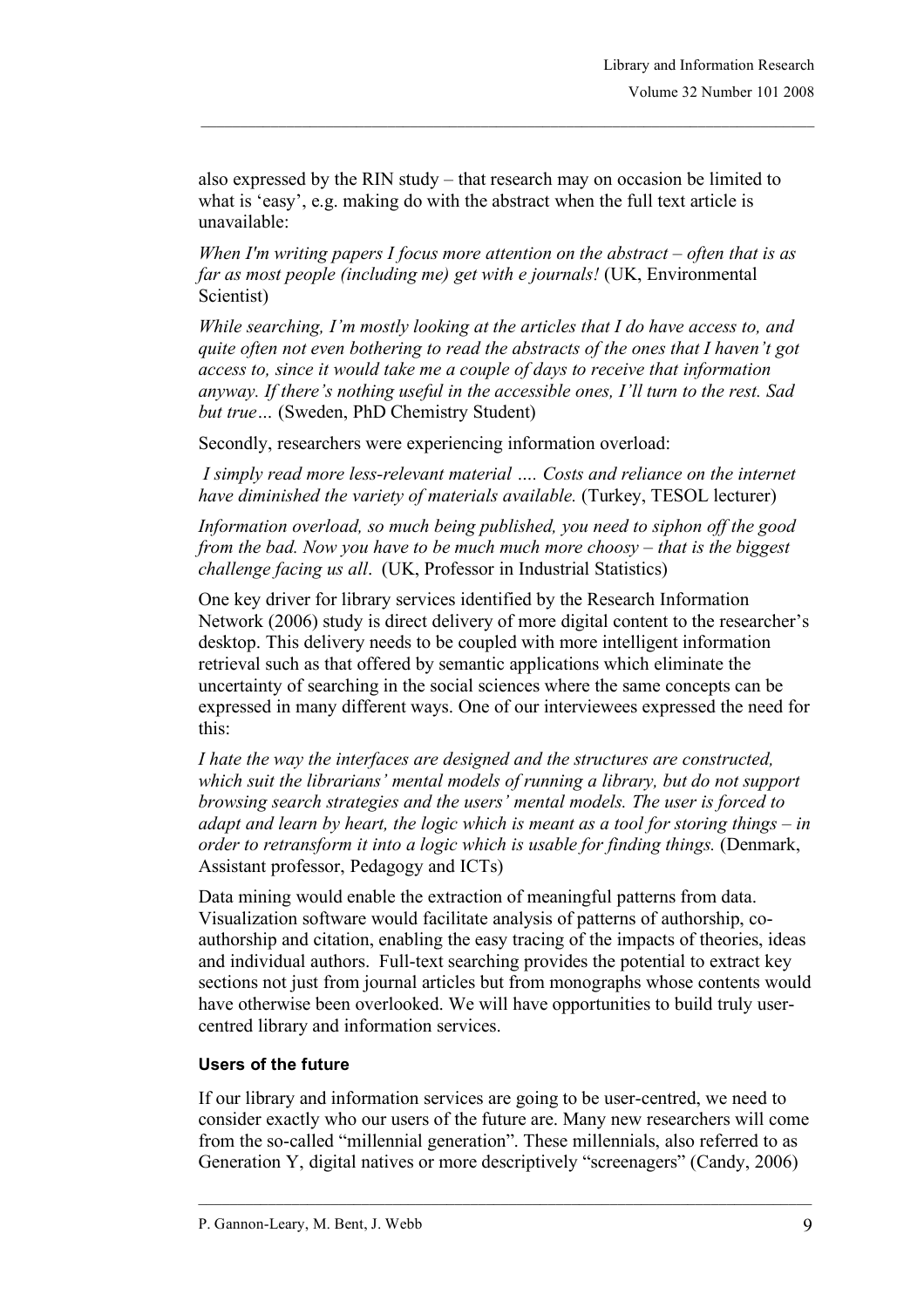are defined as those born after 1982. It is suggested that this generation has particular characteristics which need to be taken into account when considering the future of library services for research. In general terms, millennials tend to be better at processing visual information and are comfortable with multitasking and with new developments in social software. Byrnko (2006) describes them as 'optimistic, adaptive, flexible, collaborative, format agnostic and forever entrepreneurial'. This does not mean that they are necessarily more expert users than older people, but they have grown up immersed in interactive technology, from gaming and mobile phones to instant messaging, and are used to switching between a wider range of digital formats, implicitly understanding their differences. Their approaches have been described by some as 'transliterate'<sup>2</sup>, able to switch between and across media, but perhaps with less regard for the canon and traditional academic practice than has hitherto been taken for granted.

Researchers of the future, therefore, may approach research from a different perspective. They have grown up used to collaboration and teamwork and studied in educational systems that foster the development of such important transferable skills. They also expect to be connected 24/7 and have no tolerance for delays. Many are confident in the Web 2.0 environment, the 'age of the amateur' (Keen 2007), where everyone is able to publish in an "endless digital forest of mediocrity" (Keen). In terms of how this might affect libraries, Brindley (2006) suggested that millennials think analogue is static and dull, have gaps in critical thinking and research skills, can be poorly versed in technology tools or Web resources needed for academic work and are ill-acquainted with concepts of intellectual property and plagiarism.

Millennials who have search engines delivered to their desktop will not necessarily perceive the need for anyone to mediate or refine their research strategy for them. This may result in the sort of user described by Thornton and McCracken (2005):

*…clients who have carried out a "comprehensive literature search", which has turned out to a quick delve into the Internet that has barely scratched the surface.*

(Thornton and McCracken, 2005, 154)

Keen (2007) also introduces the concept of digital Darwinism, the survival of the loudest and most opinionated, and expresses concern that most internet users are losing the ability to distinguish between fact and fiction, amateur and expert.

Developing greater awareness of information literacy and management is seen by librarians as a core role and 42% of researchers in the Research Information Network (2006) study agreed. However there are challenges for libraries in gaining take-up and penetration of such advice and expertise. Librarians in the RIN study reported a moderate take-up rate by researchers of formal programmes in information management. Our survey did not include interviews with librarians but one researcher who had an information science background observed:

l

<sup>2</sup> See http://www.transliteracy.com for further details

P. Gannon-Leary, M. Bent, J. Webb 10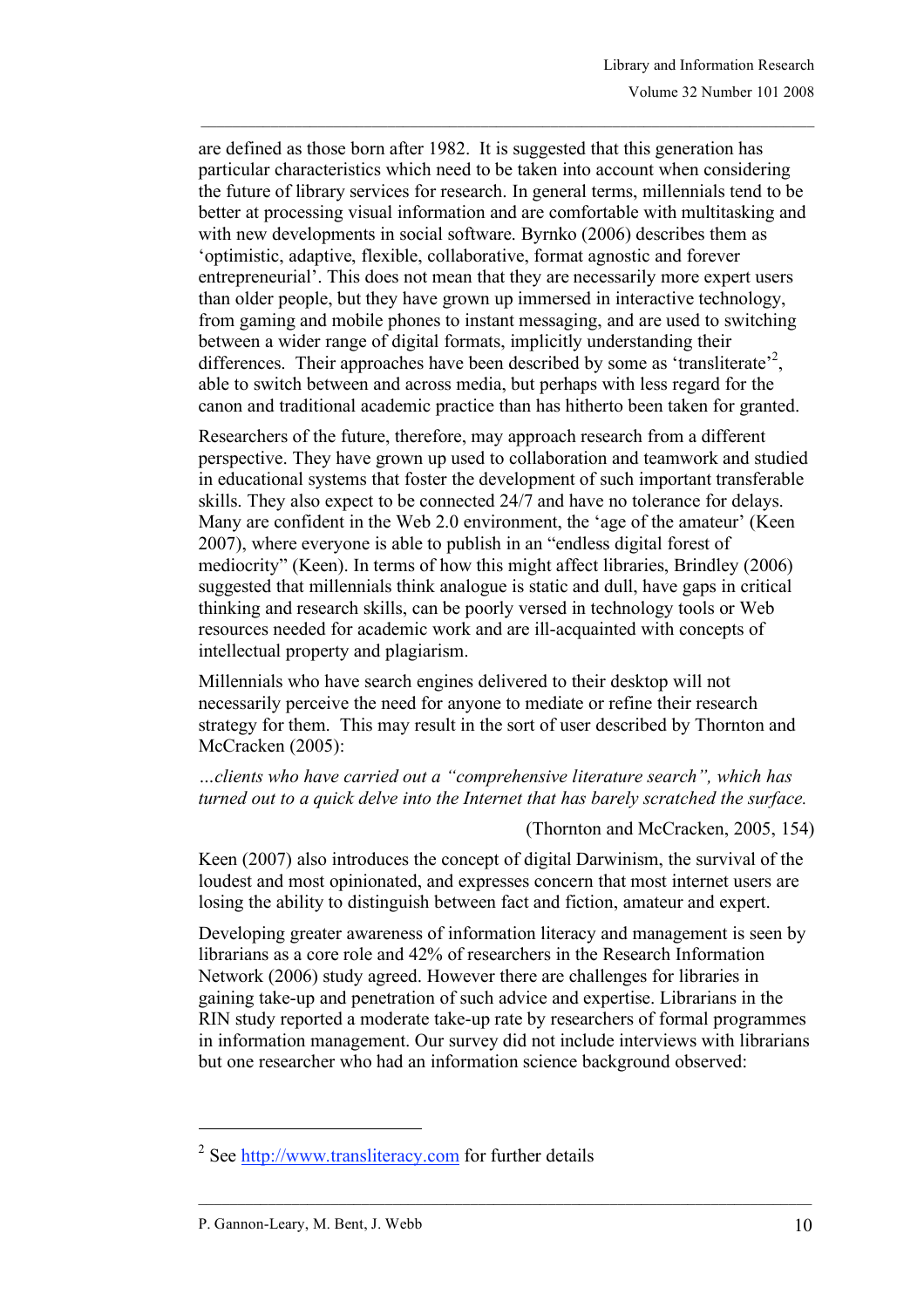*I do think that there is a role for formal training courses for researchers, but I speak here as one who has run such courses and found that the researchers did not realise that there was more for them to learn!* (USA, Information Literacy Librarian and researcher)

The RIN study suggests that training for established researchers may need a sharper focus on the specialist needs and practices of researchers in different disciplines. And one of our interviewees pinpointed the desirability of some sort of training needs analysis:

*I think it is very important to identify which kind of need different people may have. For some, it is a question of acquiring specific skills and for others the need is on a deeper level of understanding …if people have not understood to some degree the conceptual model of a computer then skill-based formal courses will only be a short-sighted help as they will not be able to transfer the skills from one context to another*. (Denmark, Assistant professor, Pedagogy and ICTs)

In our view, it is as important as ever to reflect on the knowledge and skills of your user community and never to base your practice on assumptions without evidence.

## **Research support and the role of the librarian**

The Research Information Network (2006) study found that 84% of researchers use general search engines and 66% use specialist databases, whilst only 15% use the advice and expertise of librarians. Gratifyingly, when our interviewees were asked about their first source of help, 94% of them mentioned librarians as their first recourse. Adjectives used to describe librarians included 'patient', 'helpful' and 'knowledgeable'. Their pedagogical and subject expertise plus their ability as trainers also featured:

Librarians have *"endless patience in dealing with the most inane questions - I know because I was often asking them."* (UK, Environmental Scientist)

*One of our librarians spontaneously gave me a two hour long private lesson in ITbased seeking…I still remember her patience and skill. She even made me a bit less scared of the whole thing!* (Sweden, Researcher and Educational Developer)

*An efficient librarian makes the experience memorable—especially if they go out of their way to source relevant material on one's current research* (South Africa, Researcher in Tourism and Hospitality)

Unsurprisingly the future role of library and information professionals was one of the questions asked in the email stage of the RIN study survey in which researchers and librarians were asked separately how important they envisaged the following roles to be for library and information professionals in the future: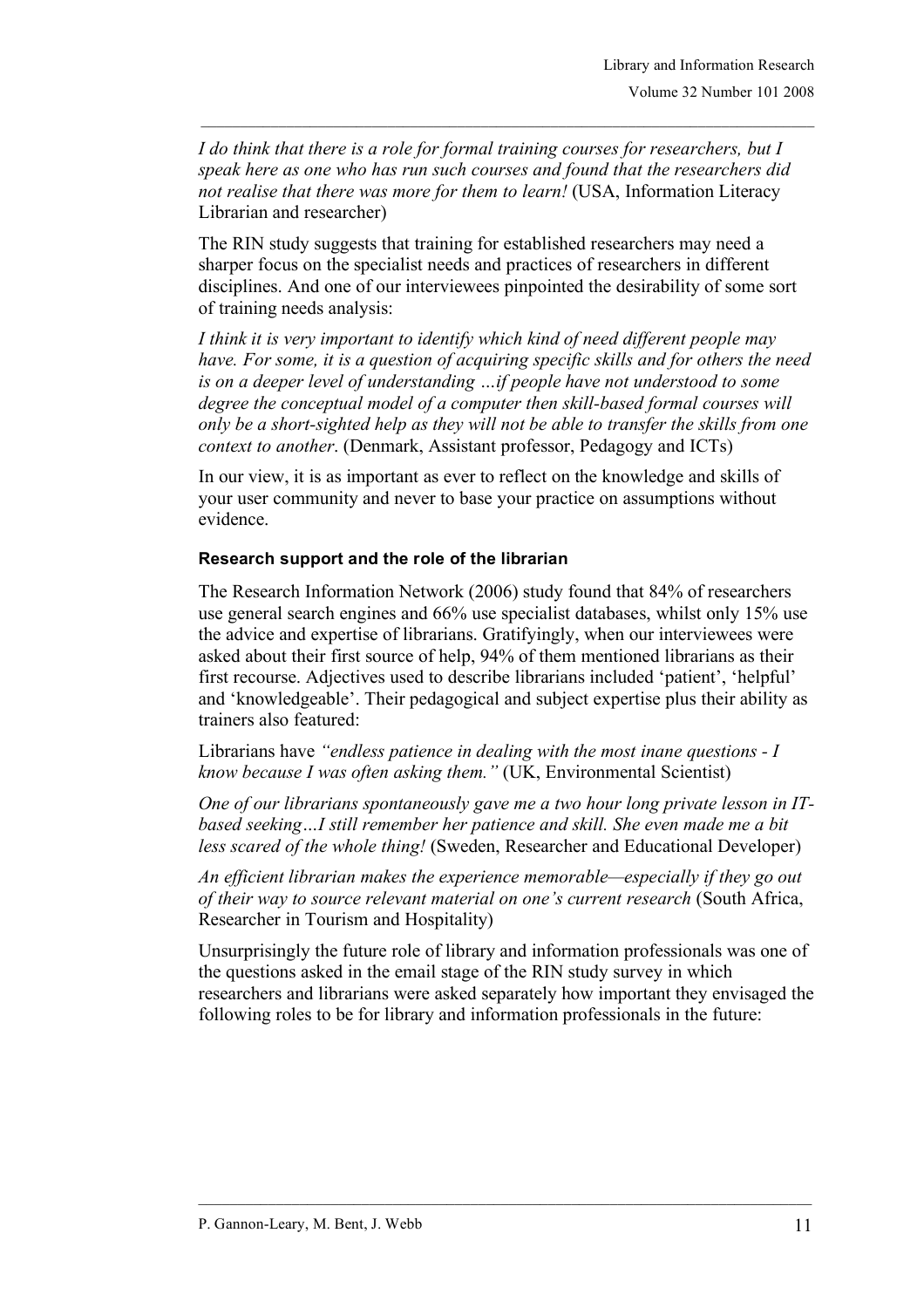Teacher of information literacy and related skills

Subject-based information expert (based in library building)

Subject-based information expert (embedded in department or research group)

Administrator dealing with the purchasing and delivery of information services

Custodian of print-based and digitized archives and special collections

Manager of institutional repositories of digital information

Manager of the vast datasets generated by e-science and grid-based projects

Facilitator for e-learning, supporting Virtual Learning Environments

Technology specialist, creating and managing Virtual Research Environments (to support Virtual Research Communities)

Technology specialist facilitating electronic access to information resources

Manager of (non technical) metadata issues, developing and applying ontologies

Information technology expert supporting the technical aspects of information provision (e.g. networks, authentication)

Specialist advisor in copyright, intellectual property rights issues and bibliometrics

*[Table produced from roles featured in the RIN study]*

Table 3: Roles of future LIS professionals

A number of these roles describe existing and embedded practice in supporting learning and teaching as well as traditional roles in information support, purchasing and collection management. Others are more recently established roles, notably the management and development of institutional repositories. We suspect that in the early days of the Research Excellence Framework there will also be considerable scope to provide support for bibliometrics and ways of measuring and assessing research impacts.

Some other suggested roles are not particularly novel – for example the proposal to be a departmentally-based subject information expert is an established role in health information and in other domains drawing from a strong information science tradition. It is less common in universities, where qualified staff have blended subject work with functional or supervisory roles which are tied to the library, although there are examples in Australia of a growing trend to align subject librarians more closely with the departments with which they liaise.

The Research Information Network (2006) study identified a need for dialogue between librarians and researchers to ensure the expertise of the former is developed and deployed effectively. Librarians may need to raise their profile and become 'researchers' themselves, getting embedded in the research community, gaining credibility, and collaborating as equals. While the RIN study identifies moves in the USA towards the involvement of librarians in research projects, in most cases the librarians' role is performed within the library context in that they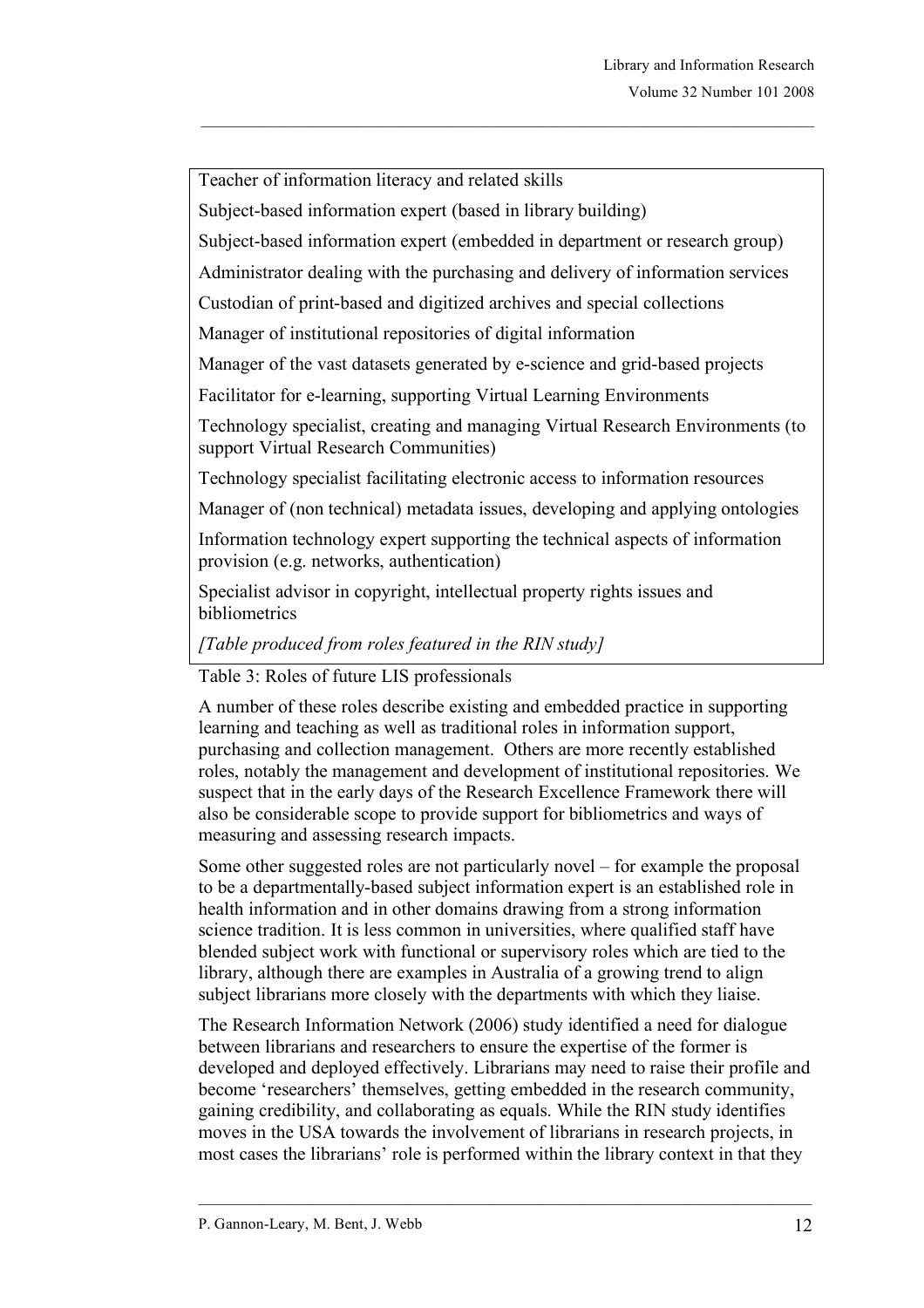are consulted by researchers rather than proactively going out to  $-$  or seeking out – researchers in their subject area. This was very much the case with the researchers to whom we spoke in the process of authoring our book.

Key to success is the need to learn from areas where we have been successful – particularly in the achievements of library and information services staff in supporting the taught student experience, and to apply that expertise and other areas of our professional knowledge to more proactive engagement with research and infrastructure development. We will continue to build on our experience of converged service delivery and multi-professional partnership working.

None of these potential roles are beyond the existing skills and knowledge of people working within library and information services. What may be necessary however is for us to reorient our professional training and development, and probably on a more fundamental level, to rethink how we develop our leadership and strategic planning. There are also challenges in areas such as intellectual property and the management of digital assets which will be particular valuable in supporting e-science.

Our key professional values and knowledge must be sustained: we lose our specialisms at our peril, they just need to evolve. We must provide access to information in a wide range of forms and expert advice on finding, accessing, using and sourcing information through developing user-centred services.

## **Concluding thoughts**

How radical are our aspirations for the future role of libraries in support of research? Our goals are perhaps not so different from those who have written before us, which we could summarize as:

- *Universal and seamless access to academic knowledge and information*, ranging from metadata to the curation of printed archives and special collections, including repository development;
- *User-centred services* that consider the needs of all stakeholder groups in their diversity and do their best to create exceptional library and information services;
- *Cost-effective and efficient use of resources to maximize value and impact*. Value and impact are not purely economic and utilitarian measures: we must consider the academic, educational and cultural dimensions.

The shift is in context and environment, especially technology, so although the definitions of problems and difficulties may recall previous discussions, the focus is different. The democratization of access to information – seamless access brokered through search engines most especially, and also the opportunities created by current developments in computing and networks – means that we must reconsider how we can achieve our research support goals. The challenge applies to us all – leaders in the profession, senior library and information service managers, practising librarians at every level and those planning to join the profession. We need to develop our visions, but we will also need to ensure that the vision is delivered. It may not be easy, but it should be exciting.